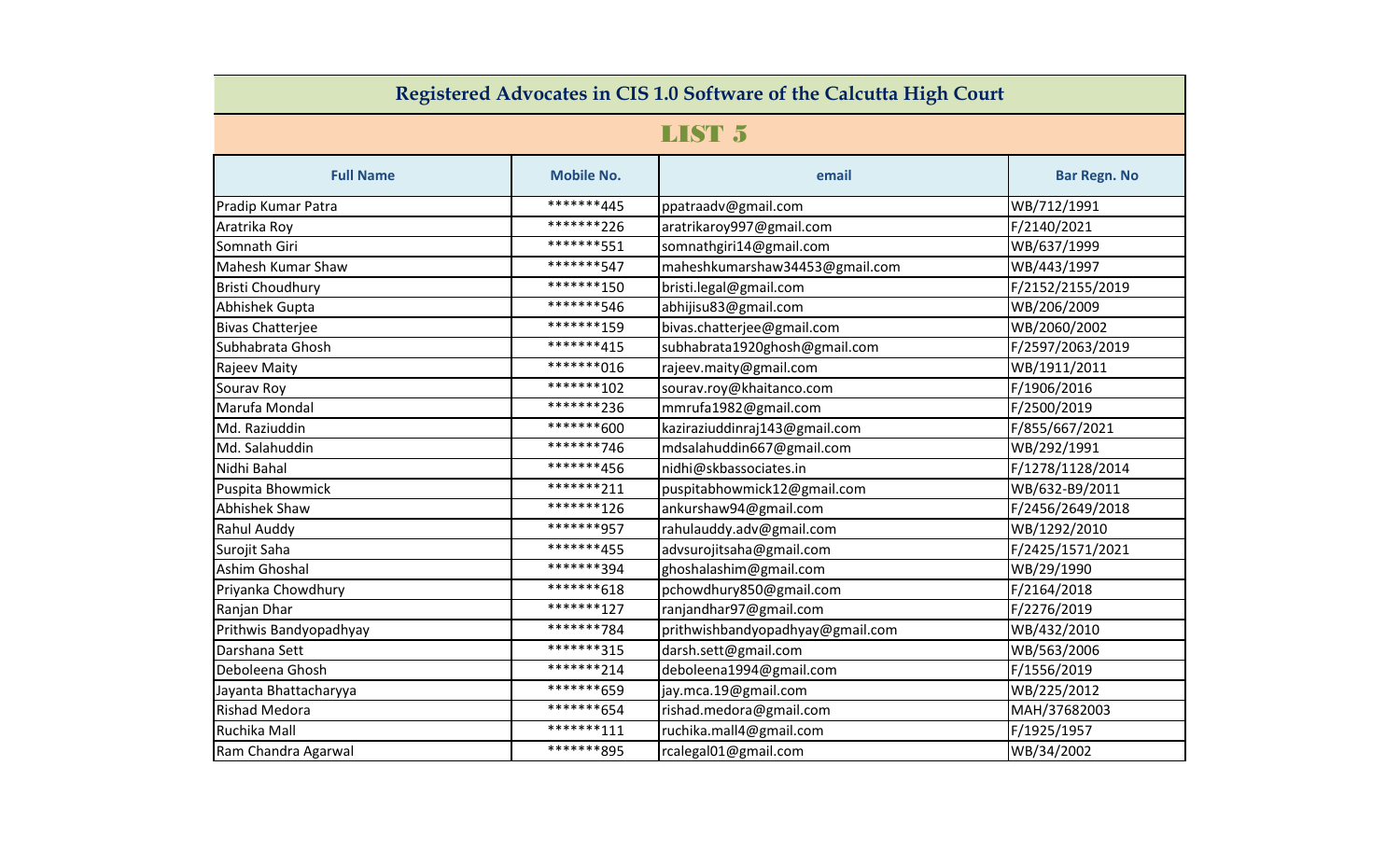| <b>Full Name</b>          | <b>Mobile No.</b> | email                            | <b>Bar Regn. No</b> |
|---------------------------|-------------------|----------------------------------|---------------------|
| Priyamvada Singh          | *******865        | singh.priam@gmail.com            | F/1031/2016         |
| Asish Kumar Bhattacharjee | *******942        | basish1974@gmail.com             | WB/285/2013         |
| Aniruddha Roy             | *******446        | advocate.aroy1@gmail.com         | WB/732/2015         |
| Yusuf Ali Mirza           | *******857        | yusufalimirza08@gmail.com        | F/620/869/2014      |
| Harish Kumar Singh        | *******841        | hksingh9@gmail.com               | F/770/2014          |
| Kavita Saraff             | *******788        | highaim.sararr80@gmail.com       | F/737/2019          |
| Soumava Ghosh             | *******009        | soumava.gh@gmail.com             | F/403/394/2017      |
| Rabia Khatoon             | ********049       | rabia13051995@gmail.com          | F/775/608/2019      |
| <b>Birendra Pathak</b>    | *******025        | birendra6@gmail.com              | WB/524/2007         |
| Anita Yadav               | *******690        | advocateanitayadav676@gmail.com  | F/1653/2016         |
| <b>Bikramjit Dutta</b>    | *******691        | bikramjitdutta606@gmail.com      | F/842/687/2015      |
| Syed Shamim Kawser        | *******786        | syed shamimkawser@gmail.com      | F/1604/1680/2013    |
| Kiranmay Maity            | ********032       | kiranmaymaity.adv@gmail.com      | F/1605/1704/2013    |
| Tapati Chatterjee         | *******622        | tapati.chatterjee01@gmail.com    | WB/2264/2009        |
| Abha Alley                | *******368        | alley.abha@gmail.com             | WB/2046/2009        |
| Priyanka Gope             | *******853        | advocatepriyankagope@gmail.com   | F/1680/1614/2018    |
| Arjun Chowdhury           | *******157        | advarjunchowdhury@gmail.com      | F/1957/1624/2017    |
| Reshmi Mukherjee          | *******564        | reshmimukherjee9thjree@gmail.com | F/234/2017          |
| Nilkamal Ghosh            | *******414        | nkg86958@gmail.com               | F/1704/2019         |
| Krishna Renu Das          | ********502       | dasmadhu2002@yahoo.co.in         | F/1001/1006/1976    |
| Pralay Kumar Roy          | *******195        | pralaykrroy@gmail.com            | WB/440/1997         |
| Md. Shoib Alam            | *******779        | mdshoibalam05@gmail.com          | WB/795/1985         |
| Rishav Kumar Singh        | *******355        | advrish3@gmail.com               | F/1596/1354/2019    |
| Suryanu Sengupta          | *******938        | suryanusengupta@gmail.com        | F/186/75/2013       |
| Somanka Ghosh             | ********289       | somanka14@   gmail.com           | F/1605/1351/2018    |
| Balai Banerjee            | *******465        | balaibanerjee51@gmail.com        | WB/682/1985         |
| Dhirendra Nath Sharma     | *******167        | dhirendranathsharma@gmail.com    | WB/339/1995         |
| Indumouli Banerjee        | ********003       | banerjeeindumouli@gmail.com      | F/887/2019          |
| Arghya Sen                | ********230       | arghya.sen03@gmail.com           | F/1034/2006         |
| Aishwarya Rajyashree      | *******669        | advaish.hc@gmail.com             | WB/482-A/2014       |
| Ankita Maji               | *******370        | ankitamimi007@gmail.com          | F/2769/2180/2021    |
| Shabbir Alam              | *******913        | shabbiralam1961@gmail.com        | WB/1234/2003        |
| Syed Uj Jaman             | ********007       | adv.sjaman@gmail.com             | F/1586/1781/2018    |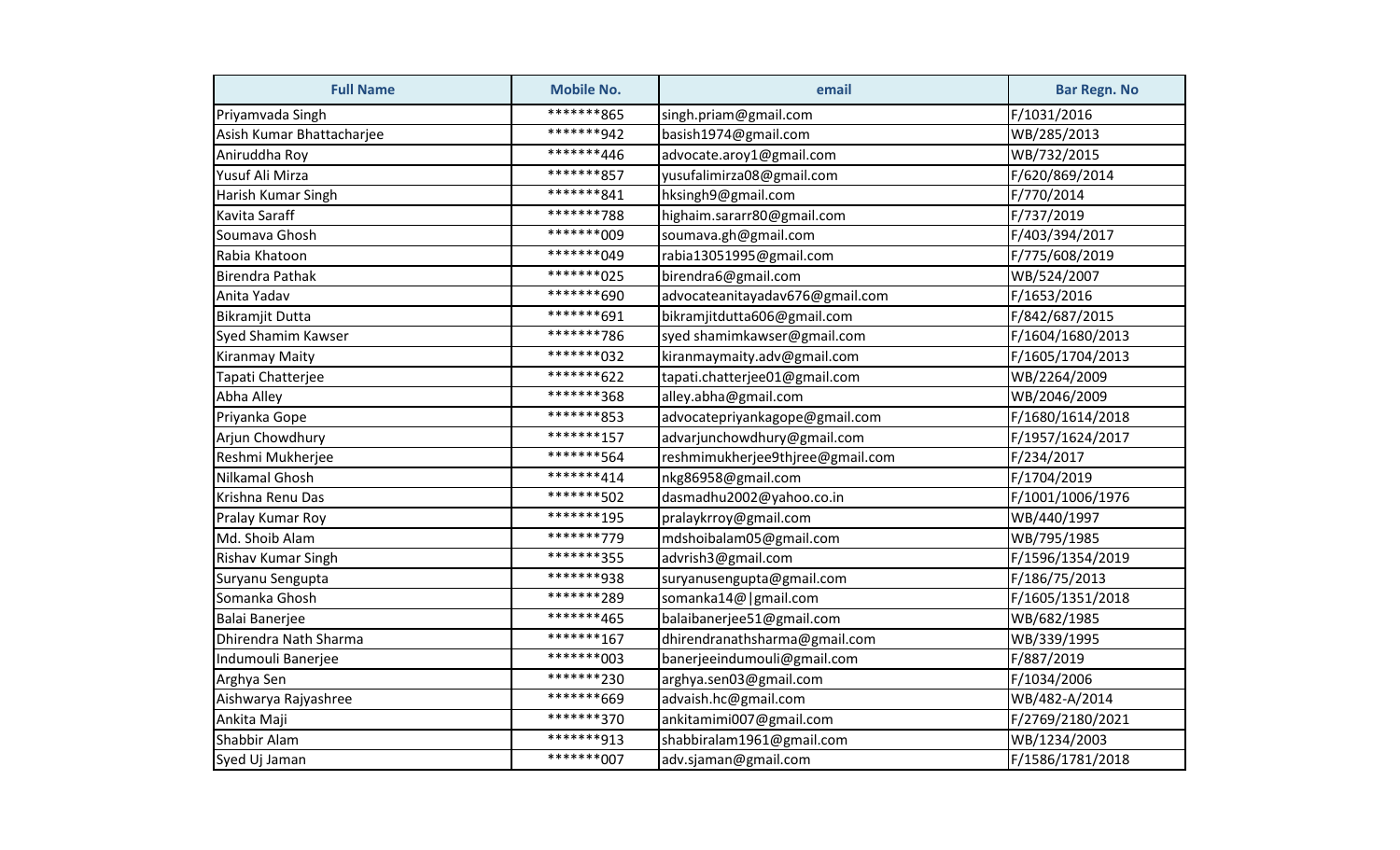| <b>Full Name</b>         | <b>Mobile No.</b> | email                              | <b>Bar Regn. No</b> |
|--------------------------|-------------------|------------------------------------|---------------------|
| <b>Balaram Pandit</b>    | *******743        | balarampandit98@gmail.com          | F/548/376/2014      |
| Prabhat Kumar Singh      | *******562        | p[ksh.advocate@gmail.com           | F/652/2021          |
| Jyoti Rauth              | *******500        | jyotirauth1122@gmail.com           | F/2323/2026/2019    |
| Priyajit Purkait         | *******691        | priyajit.purkait@gmail.com         | F/1973/1938/2009    |
| Dwaipayan Biswas         | ********045       | dwaipayanbiswas37@gmail.com        | F/589/510/2020      |
| Rami Chatterjee          | *******874        | rami.chatterjee@gmail.com          | WB/380/2006         |
| Anindita Guha Mallick    | *******898        | aninditagm123@gmail.com            | WB/397/2006         |
| Vikas Baisya             | *******400        | vikasbaisya@gmail.com              | WB/27/2009          |
| Saumyajyoti Dutta        | *******554        | saumyajyotiduttaadvocate@gmail.com | WB/838/2004         |
| Rajarshi Ghosh Dastidar  | ********623       | rajarshi_ghoshdastidar@yahoo.co.in | F/197/2015          |
| Saikat Chaudhuri         | *******330        | saikatchaudhuri13@gmail.com        | WB/232/2009         |
| Anango Bhattacharya      | ********064       | anangobh@gmail.com                 | WB/1328/2004        |
| Pritam Das               | *******345        | pritam.das2u2013@gmail.com         | F/1623/1323/2021    |
| Sukanya Adhikary         | *******950        | sukanya.adhikary012@gmail.com      | F/930/617/2018      |
| Nayaab Abul Fazal Mulla  | *******048        | nayaab308@gmail.com                | WB/835-A/2015       |
| Robin Singha             | *******553        | singharobin92@gmail.com            | F/4567/3722/2021    |
| Rosy Banerjee            | *******918        | rosy.bnrj@yahoo.com                | F/1129/1052/2017    |
| <b>Sumit Ghosh</b>       | *******436        | sumit4tax@gmail.com                | WB/175/1993         |
| Rudraksha Chattopadhyay  | ********255       | rudrakshachatterjee93@gmail.com    | F/862/634/2019      |
| Malabika Saha (Pal)      | *******767        | malabikasahaadv@gmail.com          | WB/1741-AI/2001     |
| Mohammed Ali Ahasan      | *******919        | ahasan.ali07@gmail.com             | F/39/2127/2019      |
| Md. Ali Mansoor          | *******338        | amansoor6@gmail.com                | F/2035/2207/2019    |
| Sukhendu Banerjee        | ********603       | banerjee.sukhendu1985@gmail.com    | F/1683/1877/2017    |
| Sandip Das Gupta         | *******784        | sandiplegal1975@gmail.com          | WB/93/2002          |
| Iram Hassan              | *******816        | iram.hassan@foxandmandal.co.in     | WB/824/2011         |
| <b>Goutam Bon</b>        | ********186       | goutambon@gmail.com                | WB/2180/2013        |
| Debnarayan Bhattacharyya | *******800        | advocate.debnarayan@gmail.com      | WB/180/2011         |
| Sk. Saidullah            | *******776        | advsaidulsk@gmail.com              | F/2093/2018         |
| Ram Anand Agarwala       | *******101        | raagarwalaaor@gmail.com            | WB/661/1989         |
| Supriyo Dutta            | *******513        | advsupriyod1995@gmail.com          | F/460/344/2021      |
| Subhajit Chattopadhyay   | *******131        | subhajitchatterjee83@gmail.com     | WB/1903/2009        |
| Shounak Chanda           | *******553        | shounakchanda.sc@gmail.com         | F/303/377/2014      |